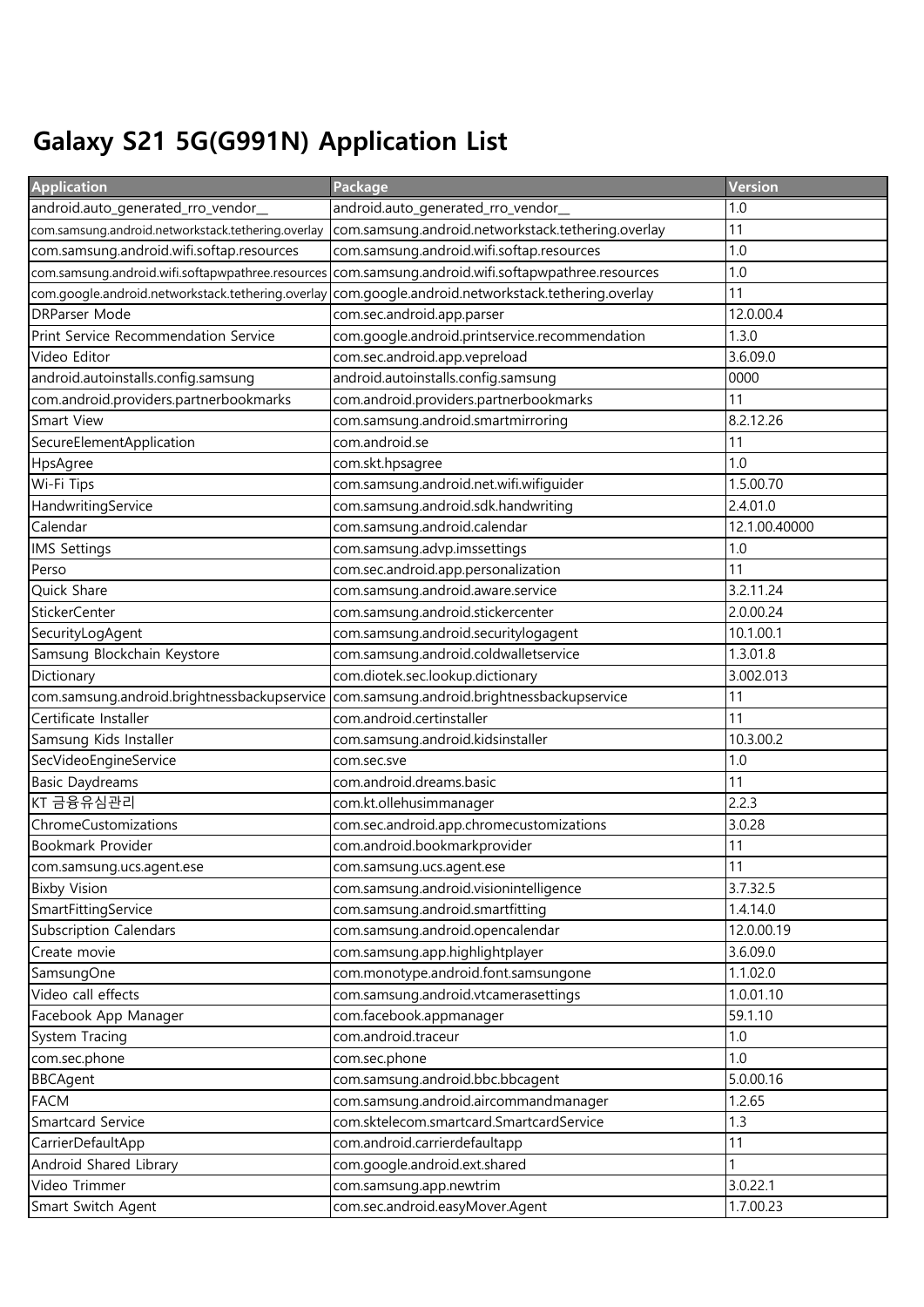| <b>USBSettings</b>                    | com.sec.usbsettings                                         | 1.0            |
|---------------------------------------|-------------------------------------------------------------|----------------|
| PASS                                  | com.kt.ktauth                                               | 02.01.13       |
| <b>USIM Agent</b>                     | com.lguplus.tsmproxy                                        | 02.08.00       |
| SetupWizardLegalProvider              | com.sec.android.app.setupwizardlegalprovider                | 2.0.10.0       |
| 마이 케이티                                | com.ktshow.cs                                               | 06.03.01       |
| Weather                               | com.sec.android.daemonapp                                   | 1.6.30.51      |
| Clipboard edge                        | com.samsung.android.app.clipboardedge                       | 3.0.07         |
| Enterprise Sim Pin Service            | com.sec.enterprise.mdm.services.simpin                      | 11             |
| Auto Hotspot                          | com.sec.mhs.smarttethering                                  | 1.0.91.0       |
| Samsung ApexService                   | com.sec.android.app.apex                                    | 3.3.13         |
| AppLinker                             | com.sec.android.app.applinker                               | 2.1.11         |
| Tools                                 | com.sec.android.app.quicktool                               | 8.2.40.1       |
| Filter Provider                       | com.samsung.android.provider.filterprovider                 | 5.0.27         |
| Clock                                 | com.sec.android.app.clockpackage                            | 12.0.02.18     |
| Reminder                              | com.samsung.android.app.reminder                            | 12.1.00.32000  |
| AASAservice                           | com.samsung.aasaservice                                     | 15             |
| Samsung text-to-speech engine         | com.samsung.SMT                                             | 3.1.01.12      |
| Samsung Free                          | com.samsung.android.app.spage                               | 5.1.01.5       |
| com.sec.enterprise.knox.attestation   | com.sec.enterprise.knox.attestation                         | 1.0.3          |
| Service provider location             | com.sec.location.nfwlocationprivacy                         | 1.0.10         |
| Live Transcribe & Sound Notifications | com.google.audio.hearing.visualization.accessibility.scribe | 4.0.336034712  |
| User Manual                           | com.sec.android.widgetapp.webmanual                         | 3.0.08         |
| Photo Screensavers                    | com.android.dreams.phototable                               | 11             |
| Sound picker                          | com.samsung.android.app.soundpicker                         | 10.0.11.8      |
| SilentLogging                         | com.sec.modem.settings                                      | 1.0.1          |
| Safety Information                    | com.samsung.safetyinformation                               | 3.0.30.0       |
| EasyOneHand                           | com.sec.android.easyonehand                                 | 5.0            |
| com.samsung.android.container         | com.samsung.android.container                               | 11             |
| Private Share                         | com.samsung.android.privateshare                            | 1.0.00.65      |
| Samsung capture                       | com.samsung.android.app.smartcapture                        | 4.5.07         |
| <b>Automation Test</b>                | com.sec.android.app.DataCreate                              | 1.1            |
| WlanTest                              | com.sec.android.app.wlantest                                | 1.1.0          |
| Software Update                       | com.skt.skaf.OA00412131                                     | 3.4.03         |
| com.google.ar.core                    | com.google.ar.core                                          | $\overline{0}$ |
| Dsms                                  | com.samsung.android.dsms                                    | 2.0.03         |
| ₩"Bixby₩" voice wake-up               | com.samsung.android.bixby.wakeup                            | 2.1.25.16      |
| AR Zone                               | com.samsung.android.arzone                                  | 1.5.00.16      |
| AudioLogging                          | com.samsung.slsi.audiologging                               | 11             |
| T world                               | com.sktelecom.minit                                         | 5.0.21         |
| Launcher                              | com.sec.android.emergencylauncher                           | 1.1.00.21      |
| U+ Customer Center                    | com.lguplus.mobile.cs                                       | 5.10.83        |
| Honey Board                           | com.samsung.android.honeyboard                              | 5.2.10.21      |
| Motion photo Viewer                   | com.samsung.android.motionphoto.viewer                      | 1.0.34         |
| <b>SCPM Client</b>                    | com.samsung.android.sm.policy                               | 3.2.15         |
| T멤버십                                  | com.tms                                                     | 14.7           |
| Wi-Fi Calling                         | com.sec.unifiedwfc                                          | 6.5.00.54      |
| SEIOAgent                             | com.skp.seio                                                | 2.7.2          |
| Link Sharing                          | com.samsung.android.app.simplesharing                       | 12.1.00.25     |
| Bluetooth MIDI Service                | com.android.bluetoothmidiservice                            | R-initial      |
| Sim App Dialog                        | com.android.simappdialog                                    | 11             |
| Select background music               | com.sec.android.app.ve.vebgm                                | 2.0.10.0       |
| <b>HTML Viewer</b>                    | com.android.htmlviewer                                      | 3.0.04         |
| com.google.android.captiveportallogin | com.google.android.captiveportallogin                       |                |
|                                       |                                                             |                |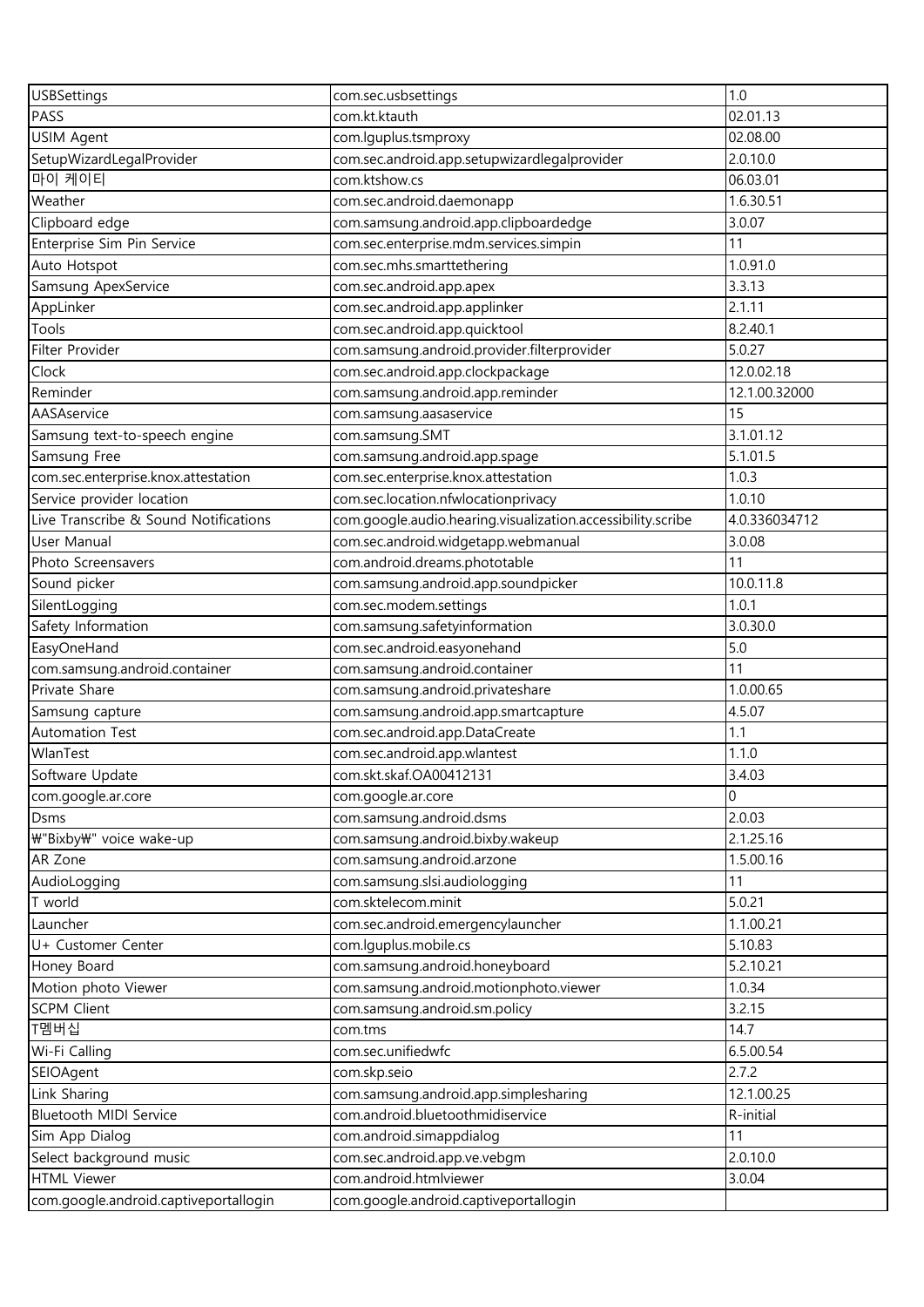| com.google.android.captiveportallogin               | com.google.android.captiveportallogin            |                 |
|-----------------------------------------------------|--------------------------------------------------|-----------------|
| com.google.android.captiveportallogin               | com.google.android.captiveportallogin            |                 |
| com.google.android.captiveportallogin               | com.google.android.captiveportallogin            |                 |
| com.google.android.captiveportallogin               | com.google.android.captiveportallogin            |                 |
| CaptivePortalLogin                                  | com.google.android.captiveportallogin            | r_aml_300900700 |
| com.google.android.captiveportallogin               | com.google.android.captiveportallogin            |                 |
| com.google.android.captiveportallogin               | com.google.android.captiveportallogin            |                 |
| Bluetooth                                           | com.android.bluetooth                            | 11              |
| PacProcessor                                        | com.android.pacprocessor                         | 11              |
| com.android.wallpaperbackup                         | com.android.wallpaperbackup                      | 11              |
| AR Doodle                                           | com.samsung.android.ardrawing                    | 3.0.00.21       |
| Autofill with Samsung Pass                          | com.samsung.android.samsungpassautofill          | 2.5.01.16       |
| <b>MDE Service Framework</b>                        | com.samsung.android.mdx.kit                      | 1.1.49.1        |
| SimMobilityKit                                      | com.samsung.ims.smk                              | 1.3.20          |
| TEEgrisTuiService                                   | com.samsung.sec.android.teegris.tui_service      | 2.0             |
| MAPS Agent                                          | com.samsung.android.mapsagent                    | 1.0.00.6        |
| Nearby Service                                      | com.samsung.android.allshare.service.mediashare  | 3.0.11.24       |
|                                                     | com.sec.android.emergencymode.service            | 1.1.00.35       |
| EmergencyManagerService<br>Companion Device Manager | com.android.companiondevicemanager               | 11              |
|                                                     |                                                  |                 |
| com.sec.bcservice                                   | com.sec.bcservice                                | 2.0             |
| com.samsung.android.wifi.resources                  | com.samsung.android.wifi.resources               | 1.0             |
| Cameralyzer                                         | com.sec.factory.cameralyzer                      | 3.4.20.12021    |
| Print Spooler                                       | com.android.printspooler                         | 11              |
| slocation                                           | com.samsung.android.location                     | 1.5.32.101      |
| TetheringAutomation                                 | com.sec.automation                               | 2.0.1           |
| EmergencyProvider                                   | com.sec.android.provider.emergencymode           | 1.1.00.5        |
| Dual Messenger                                      | com.samsung.android.da.daagent                   | 3.1.00.0        |
| <b>SIM Toolkit</b>                                  | com.android.stk                                  | 11              |
| ShortcutBNR                                         | com.samsung.android.shortcutbackupservice        | 11              |
| Android R Easter Egg                                | com.android.egg                                  | 1.0             |
| <b>NFC</b>                                          | com.android.nfc                                  | 11              |
| Call & text on other devices                        | com.samsung.android.mdecservice                  | 3.1.00.32       |
| <b>Favourite Contacts</b>                           | com.sec.android.widgetapp.easymodecontactswidget | 12.0.07         |
| BluetoothTest                                       | com.sec.android.app.bluetoothtest                | 11              |
| MDMApp                                              | com.samsung.android.mdm                          | 1.0             |
| FactoryCamera                                       | com.sec.factory.camera                           | 3.4.43          |
| Knox Enrollment Service                             | com.sec.enterprise.knox.cloudmdm.smdms           | 2.1.31          |
| Key Chain                                           | com.android.keychain                             | 11              |
| Wearable Manager Installer                          | com.samsung.android.app.watchmanagerstub         | 2.1.01.20007    |
| Wi-Fi Direct                                        | com.samsung.android.allshare.service.fileshare   | 3.1.11.24       |
| Foundation                                          | com.monotype.android.font.foundation             | 2.3.03.0        |
| Keyboard Content Center                             | com.samsung.android.icecone                      | 1.3.10.6        |
| AlwaysOnDisplay                                     | com.samsung.android.app.aodservice               | 6.1.59          |
| AR Emoji                                            | com.samsung.android.aremoji                      | 5.1.00.27       |
| AR Emoji Editor                                     | com.samsung.android.aremojieditor                | 4.4.01.1        |
| Accessibility                                       | com.samsung.accessibility                        | 12.1.00.8       |
| Apps                                                | com.samsung.android.app.appsedge                 | 7.1.07.2        |
| Authentication Framework                            | com.samsung.android.authfw                       | 2.6.00.6        |
| AutoDoodle                                          | com.sec.android.autodoodle.service               | 2.9.11.32       |
| AR Emoji Stickers                                   | com.sec.android.mimage.avatarstickers            | 2.9.12.28       |
| com.android.backupconfirm                           | com.android.backupconfirm                        | 11              |
| BadgeProvider                                       | com.sec.android.provider.badge                   | 2.1.00.9        |
| SmartThings                                         | com.samsung.android.beaconmanager                | 10.1.01.10      |
|                                                     |                                                  |                 |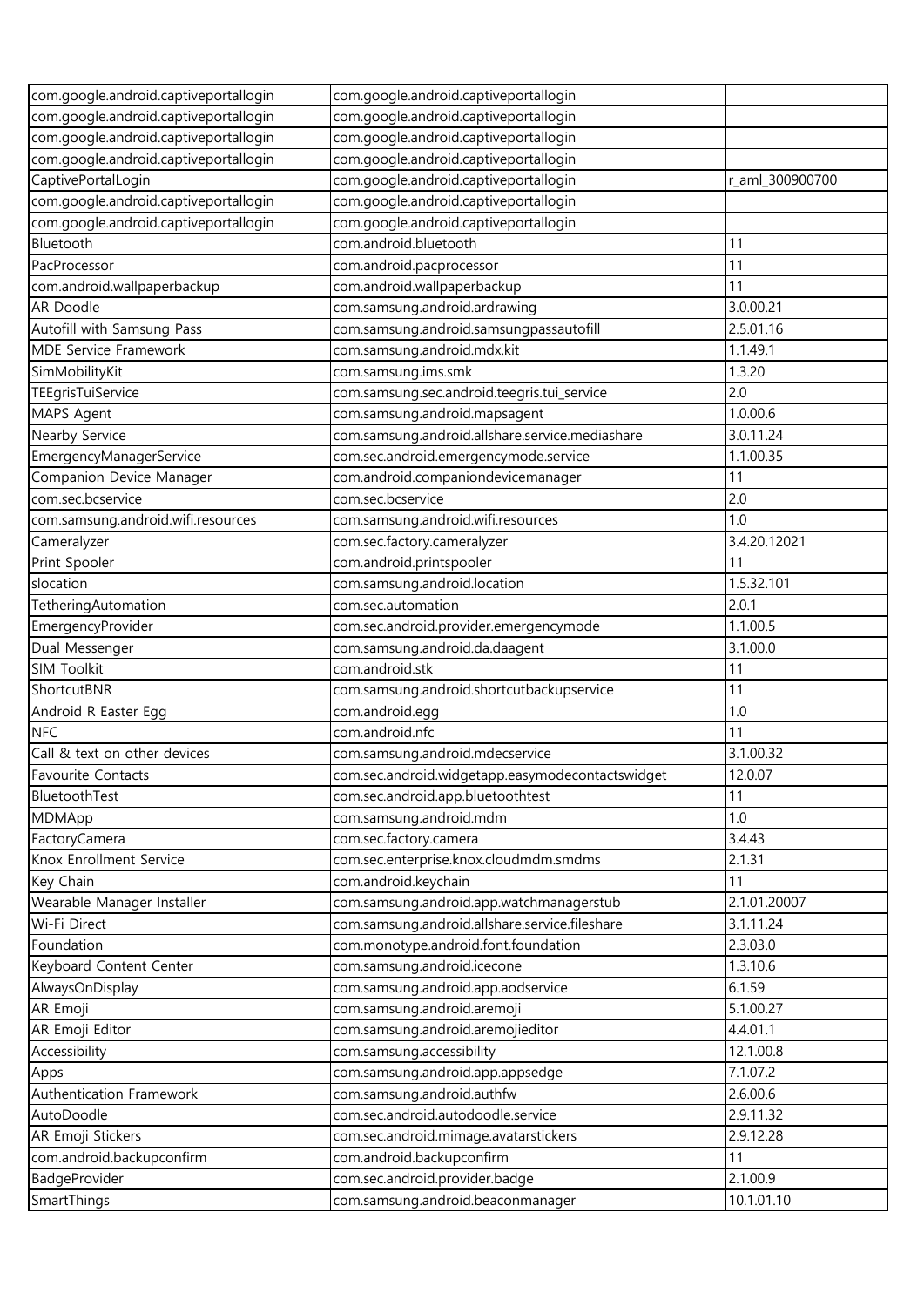| com.samsung.android.biometrics.app.setting | com.samsung.android.biometrics.app.setting | 1.0.0           |
|--------------------------------------------|--------------------------------------------|-----------------|
| <b>Bixby Voice</b>                         | com.samsung.android.bixby.agent            | 3.0.35.46       |
| <b>Bixby Voice Stub</b>                    | com.samsung.android.bixby.agent.dummy      | 1.0.03.0        |
| <b>Bixby Dictation</b>                     | com.samsung.android.bixby.service          | 3.0.00.8        |
| <b>BixbyVision Framework</b>               | com.samsung.android.bixbyvision.framework  | 3.7.50.2        |
| <b>Blocked Numbers Storage</b>             | com.android.providers.blockednumber        | 11              |
| Eye comfort shield                         | com.samsung.android.bluelightfilter        | 4.0.0           |
| Galaxy Pre GPUDriver                       | com.samsung.pregpudriver.ex2100            | 11.0.00.0       |
| Default Print Service                      | com.android.bips                           | 11              |
| CIDManager                                 | com.samsung.android.cidmanager             | 11              |
| <b>CMFA Framework</b>                      | com.samsung.android.cmfa.framework         | 1.0.00.18       |
| CMHProvider                                | com.samsung.cmh                            | 6.1.22          |
| <b>CSC</b>                                 | com.samsung.sec.android.application.csc    | 1.0.1.0         |
| CallBGProvider                             | com.samsung.android.callbgprovider         | 12.1.00.20      |
| CallContentProvider                        | com.samsung.android.incall.contentprovider | 12.0.00.6       |
| Call Log Backup/Restore                    | com.android.calllogbackup                  | 11              |
| ClipboardSaveService                       | com.samsung.clipboardsaveservice           | 2.0             |
| Edge panels                                | com.samsung.android.app.cocktailbarservice | 7.1.07.1        |
| Work profile                               | com.samsung.android.knox.containeragent    | 2.7.05001015    |
| DeX for PC                                 | com.sec.android.app.dexonpc                | 2.0.00.28       |
| Samsung DeX                                | com.sec.android.desktopmode.uiservice      | 4.0.02.3        |
| DeviceKeystring                            | com.sec.android.app.factorykeystring       | 11              |
| <b>DQA</b>                                 | com.samsung.android.dqagent                | 2.0.13          |
| <b>DeviceTest</b>                          | com.sec.factory                            | 11              |
| DiagMonAgent                               | com.sec.android.diagmonagent               | 7.1.15          |
| Samsung Digital Key                        | com.samsung.android.digitalkey             | 1.0.00.25       |
| Digital Wellbeing                          | com.samsung.android.forest                 | 2.1.00.17       |
| com.google.android.documentsui             | com.google.android.documentsui             |                 |
| com.google.android.documentsui             | com.google.android.documentsui             |                 |
| com.google.android.documentsui             | com.google.android.documentsui             |                 |
| com.google.android.documentsui             | com.google.android.documentsui             |                 |
| com.google.android.documentsui             | com.google.android.documentsui             |                 |
| Files                                      | com.google.android.documentsui             | r_aml_300900741 |
| com.google.android.documentsui             | com.google.android.documentsui             |                 |
| com.google.android.documentsui             | com.google.android.documentsui             |                 |
| Downloads                                  | com.android.providers.downloads.ui         | 11              |
|                                            | com.samsung.android.app.dressroom          | 1.3.63          |
| Wallpapers<br>Live focus                   | com.samsung.android.app.dofviewer          | 6.0.43          |
|                                            | com.samsung.android.dynamiclock            | 3.3.01.9        |
| Wallpaper services                         |                                            |                 |
| Dynamic System Updates<br>TestWandFota     | com.android.dynsystem                      | 11<br>1.2.12    |
|                                            | com.samsung.android.app.earphonetypec      | 11.0.11.0       |
| Nearby device scanning                     | com.samsung.android.easysetup              |                 |
| com.samsung.android.knox.attestation       | com.samsung.android.knox.attestation       | 1.2.00.22       |
| com.sec.epdg                               | com.sec.epdg                               | 11              |
| <b>External Storage</b>                    | com.android.externalstorage                | 11              |
| Facebook App Installer                     | com.facebook.system                        | 59.1.10         |
| Facebook Services                          | com.facebook.services                      | 54.0.12         |
| FaceService                                | com.samsung.faceservice                    | 4.2.16          |
| Secure Wi-Fi                               | com.samsung.android.fast                   | 6.5.00.3        |
| Finder                                     | com.samsung.android.app.galaxyfinder       | 9.7.04.0        |
| Find My Mobile                             | com.samsung.android.fmm                    | 7.2.09.4        |
| Software update                            | com.wssyncmldm                             | 3.7.10          |
| <b>Fused Location</b>                      | com.android.location.fused                 | 11              |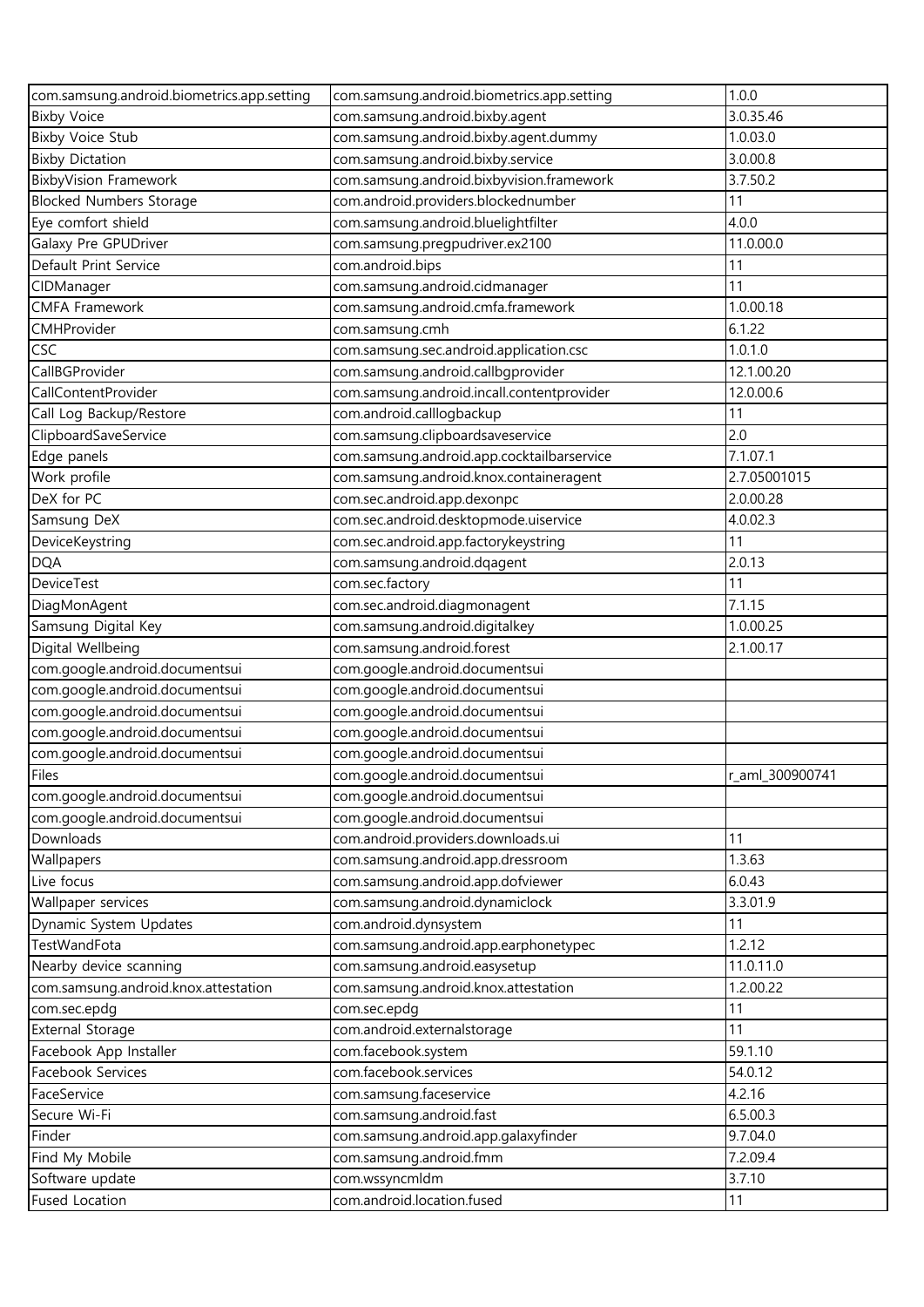| Galaxy Store                                 | com.sec.android.app.samsungapps                                               | 4.5.21.7   |
|----------------------------------------------|-------------------------------------------------------------------------------|------------|
| Samsung Exynos2100 GameDriver                | com.samsung.gamedriver.ex2100                                                 | 11.0.00.0  |
| Game Launcher                                | com.samsung.android.game.gamehome                                             | 4.3.03.5   |
| Game Optimizing Service                      | com.samsung.android.game.gos                                                  | 3.4.00.33  |
| Game Booster                                 | com.samsung.android.game.gametools                                            | 3.0.00.17  |
| Package installer                            | com.google.android.packageinstaller                                           | 11-6684105 |
| GPUWatch                                     | com.samsung.gpuwatchapp                                                       | 2.0.40     |
| HPSClient2.0 Service                         | com.skt.hps20client                                                           | 2.1.1      |
| Tags                                         | com.samsung.android.service.tagservice                                        | 1.6.16.0   |
| HdmApp                                       | com.samsung.android.hdmapp                                                    | 1.0.00.10  |
| Adapt Sound                                  | com.sec.hearingadjust                                                         | 11.0.24    |
| HwModuleTest                                 | com.sec.android.app.hwmoduletest                                              | 11         |
| Radio                                        | com.sec.android.app.fm                                                        | 12.0.00.24 |
| IPService                                    | com.samsung.ipservice                                                         | 4.1.18     |
| ImsLogger                                    | com.sec.imslogger                                                             | 1.20200801 |
| Input Devices                                | com.android.inputdevices                                                      | 11         |
| SmartFPSAdjuster                             | com.sec.android.smartfpsadjuster                                              | 11         |
| Samsung Visit In                             | com.samsung.android.ipsgeofence                                               | 4.1.02.122 |
| <b>KLMS Agent</b>                            | com.samsung.klmsagent                                                         | 3.4.20411  |
| Number guidance service                      | com.samsung.kt114provider2                                                    | 12.0.02.0  |
| KT Hidden Menu                               | com.samsung.hidden.KT                                                         | 1.0        |
| 원스토어                                         | com.kt.olleh.storefront                                                       | 6.12.2     |
| <b>KPNS</b>                                  | com.ktpns.pa                                                                  | 03.02.00   |
| olleh service agent                          | com.kt.serviceagent                                                           | 3.0.11     |
| KT 고객 특화 서비스                                 | com.kt.olleh.servicemenu                                                      | 01.07.12   |
|                                              |                                                                               | 1.0        |
| Work profile<br>Samsung DeX Home             | com.samsung.android.knox.containercore<br>com.sec.android.app.desktoplauncher | 3.0.04.12  |
| Device Services                              |                                                                               | 3.0.40     |
| Knox Key Chain                               | com.samsung.android.kgclient<br>com.samsung.knox.keychain                     | 11         |
| KnoxPushManager                              | com.samsung.android.knox.pushmanager                                          | 1.1.00.35  |
| GPSnWPS                                      | com.lguplus.lgugpsnwps                                                        | 00.00.23   |
| LGUHiddenMenu                                | com.samsung.hidden.LGU                                                        | 1.0        |
| 원스토어                                         |                                                                               | 6.12.2     |
|                                              | com.lguplus.appstore                                                          | 1.3.27     |
| <b>LED Cover</b><br><b>LED Cover Service</b> | com.samsung.android.app.ledbackcover                                          | 1.4.70     |
|                                              | com.sec.android.cover.ledcover                                                |            |
| Link to Windows Service<br><b>DECO PIC</b>   | com.samsung.android.mdx                                                       | 2.1.07.4   |
|                                              | com.samsung.android.livestickers                                              | 2.1.00.13  |
| Live Wallpaper Picker                        | com.android.wallpaper.livepicker                                              | 11         |
| com.android.localtransport                   | com.android.localtransport                                                    | 11         |
| Locale Overlay Manager                       | com.samsung.android.localeoverlaymanager                                      | 11         |
| <b>MCFDeviceContinuity</b>                   | com.samsung.android.mcfds                                                     | 1.0.00.87  |
| Work Setup                                   | com.android.managedprovisioning                                               | 11         |
| Samsung Galaxy Friends                       | com.samsung.android.mateagent                                                 | 2.1.21.2   |
| mlp                                          | com.samsung.mlp                                                               | 5.1.01     |
| com.android.providers.media                  | com.android.providers.media                                                   | 11         |
| MmsService                                   | com.android.mms.service                                                       | 11         |
| MobileWips                                   | com.samsung.android.server.wifi.mobilewips                                    | 1.1.18.0   |
| Service mode RIL                             | com.sec.android.RilServiceModeApp                                             | 11         |
| MTP application                              | com.samsung.android.MtpApplication                                            | 1.0        |
| MTP Host                                     | com.android.mtp                                                               | 11         |
| Separate app sound                           | com.samsung.android.setting.multisound                                        | 3.0.00.11  |
| NSDSWebApp                                   | com.sec.vsim.ericssonnsds.webapp                                              | 2.0.06.0   |
| Samsung Location SDK                         | com.sec.location.nsflp2                                                       | 5.3.44     |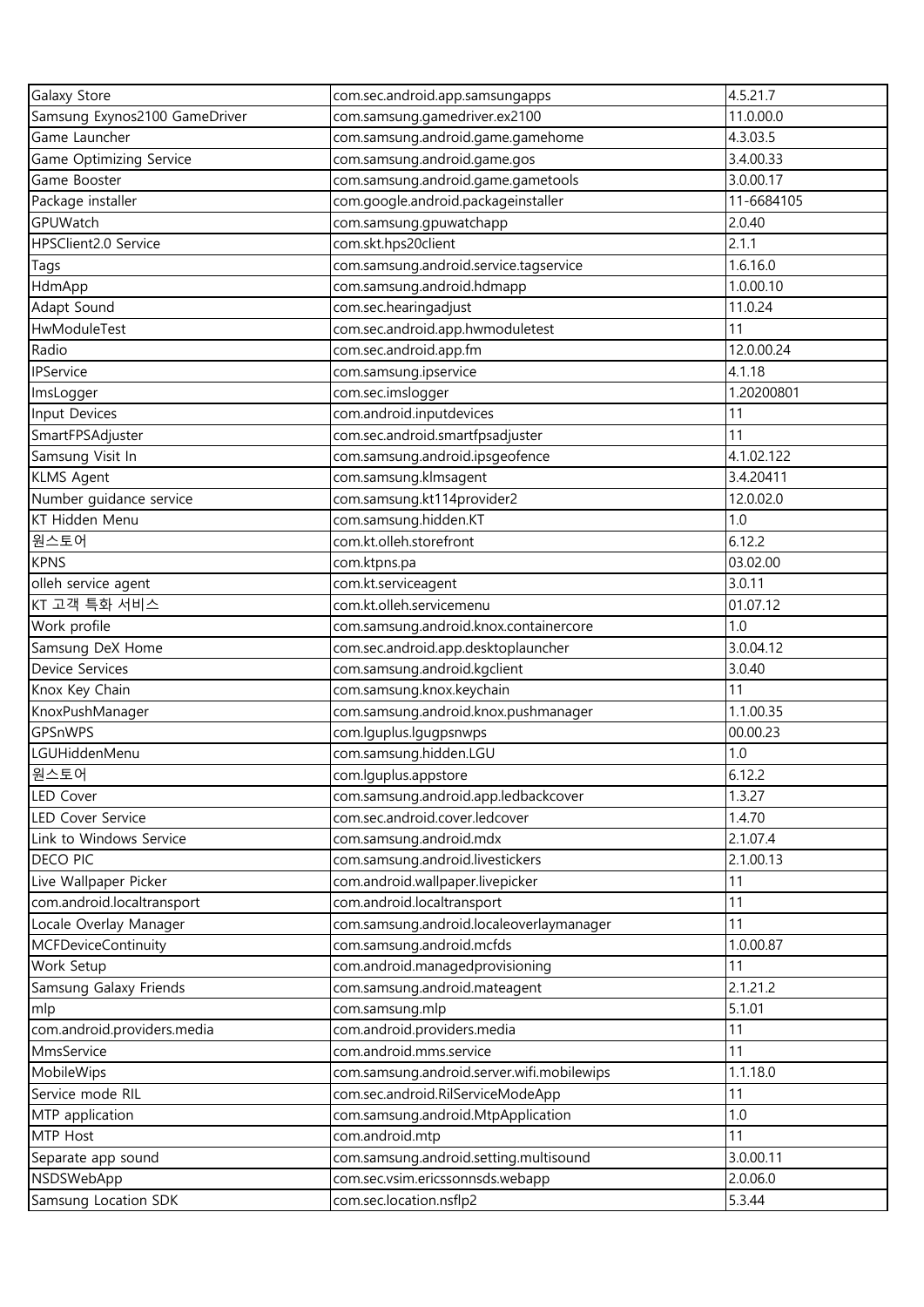| NetworkDiagnostic                                | com.samsung.android.networkdiagnostic            | 2.5.05.3        |
|--------------------------------------------------|--------------------------------------------------|-----------------|
| com.google.android.networkstack.permissionconfig | com.google.android.networkstack.permissionconfig |                 |
| com.google.android.networkstack.permissionconfig | com.google.android.networkstack.permissionconfiq |                 |
| com.google.android.networkstack.permissionconfig | com.google.android.networkstack.permissionconfig |                 |
| com.google.android.networkstack.permissionconfig | com.google.android.networkstack.permissionconfig | r_aml_300900722 |
| com.google.android.networkstack.permissionconfig | com.google.android.networkstack.permissionconfig |                 |
| com.google.android.networkstack.permissionconfig | com.google.android.networkstack.permissionconfig |                 |
| com.google.android.networkstack.permissionconfig | com.google.android.networkstack.permissionconfig |                 |
| com.google.android.networkstack.permissionconfig | com.google.android.networkstack.permissionconfig |                 |
| Network manager                                  | com.google.android.networkstack                  | r_aml_300900700 |
| com.google.android.networkstack                  | com.google.android.networkstack                  |                 |
| com.google.android.networkstack                  | com.google.android.networkstack                  |                 |
| com.google.android.networkstack                  | com.google.android.networkstack                  |                 |
| com.google.android.networkstack                  | com.google.android.networkstack                  |                 |
| com.google.android.networkstack                  | com.google.android.networkstack                  |                 |
| com.google.android.networkstack                  | com.google.android.networkstack                  |                 |
| com.google.android.networkstack                  | com.google.android.networkstack                  |                 |
| com.google.android.networkstack                  | com.google.android.networkstack                  |                 |
| Configuration update                             | com.samsung.android.app.omcagent                 | 5.3.22          |
| com.android.ons                                  | com.android.ons                                  | 11              |
| <b>OPEN Market Hidden Menu</b>                   | com.samsung.hidden.OPENMarket                    | 1.0             |
| Configuration message                            | com.wsomacp                                      | 7.4.07          |
| ONE store service                                | com.skt.skaf.OA00018282                          | 6.155           |
| <b>IMS Device Management</b>                     | com.ims.dm                                       | 2.7.16          |
| People edge                                      | com.samsung.android.service.peoplestripe         | 12.0.00.14      |
| RilNotifier                                      | com.sec.app.RilErrorNotifier                     | 1.0.0           |
| Photo Editor                                     | com.sec.android.mimage.photoretouching           | 2.9.12.21       |
| Application installer                            | com.sec.android.preloadinstaller                 | 11              |
| ProxyHandler                                     | com.android.proxyhandler                         | 11              |
| QRreader                                         | com.sec.android.QRreader                         | 1.0.28          |
| Media and devices                                | com.samsung.android.mdx.quickboard               | 2.0.12.482      |
| <b>Bixby Routines</b>                            | com.samsung.android.app.routines                 | 3.1.07.2        |
| <b>Customization Service</b>                     | com.samsung.android.rubin.app                    | 2.9.00.12       |
| SCameraService                                   | com.samsung.android.camerasdkservice             | 1.1             |
| SCameraXService                                  | com.samsung.android.cameraxservice               | 1.1             |
| Configuration update                             | com.samsung.android.sdm.config                   | 3.0.08          |
| SEMFactoryApp                                    | com.sem.factoryapp                               | 1.0.00.41       |
| SKMSAgentService                                 | com.skms.android.agent                           | 1.0.40-48       |
| SKT Hidden Menu                                  | com.samsung.hidden.SKT                           | 1.0             |
| 원스토어                                             | com.skt.skaf.A000Z00040                          | 6.12.2          |
| Software update                                  | com.sec.android.soagent                          | 6.0.08          |
| Samsung Push Service                             | com.sec.spp.push                                 | 3.3.06          |
| <b>SVC Agent</b>                                 | com.samsung.android.svcagent                     | 5.0.00.11       |
| Samsung voice input                              | com.samsung.android.svoiceime                    | 2.3.01.2        |
| T 안심                                             | com.skt.t_smart_charge                           | 1.85            |
| Samsung account                                  | com.osp.app.signin                               | 12.1.00.3       |
| Calendar Storage                                 | com.android.providers.calendar                   | 12.1.00.1       |
| Camera                                           | com.sec.android.app.camera                       | 11.0.02.27      |
| Samsung Cloud                                    | com.samsung.android.scloud                       | 4.6.01.2        |
| Contacts                                         | com.samsung.android.app.contacts                 | 12.1.05.40      |
| Contacts Storage                                 | com.samsung.android.providers.contacts           | 12.5.06         |
| Samsung Core Services                            | com.samsung.android.scs                          | 1.1.00.26       |
| Samsung Device Health Manager Service            | com.sec.android.sdhms                            | 11              |
|                                                  |                                                  |                 |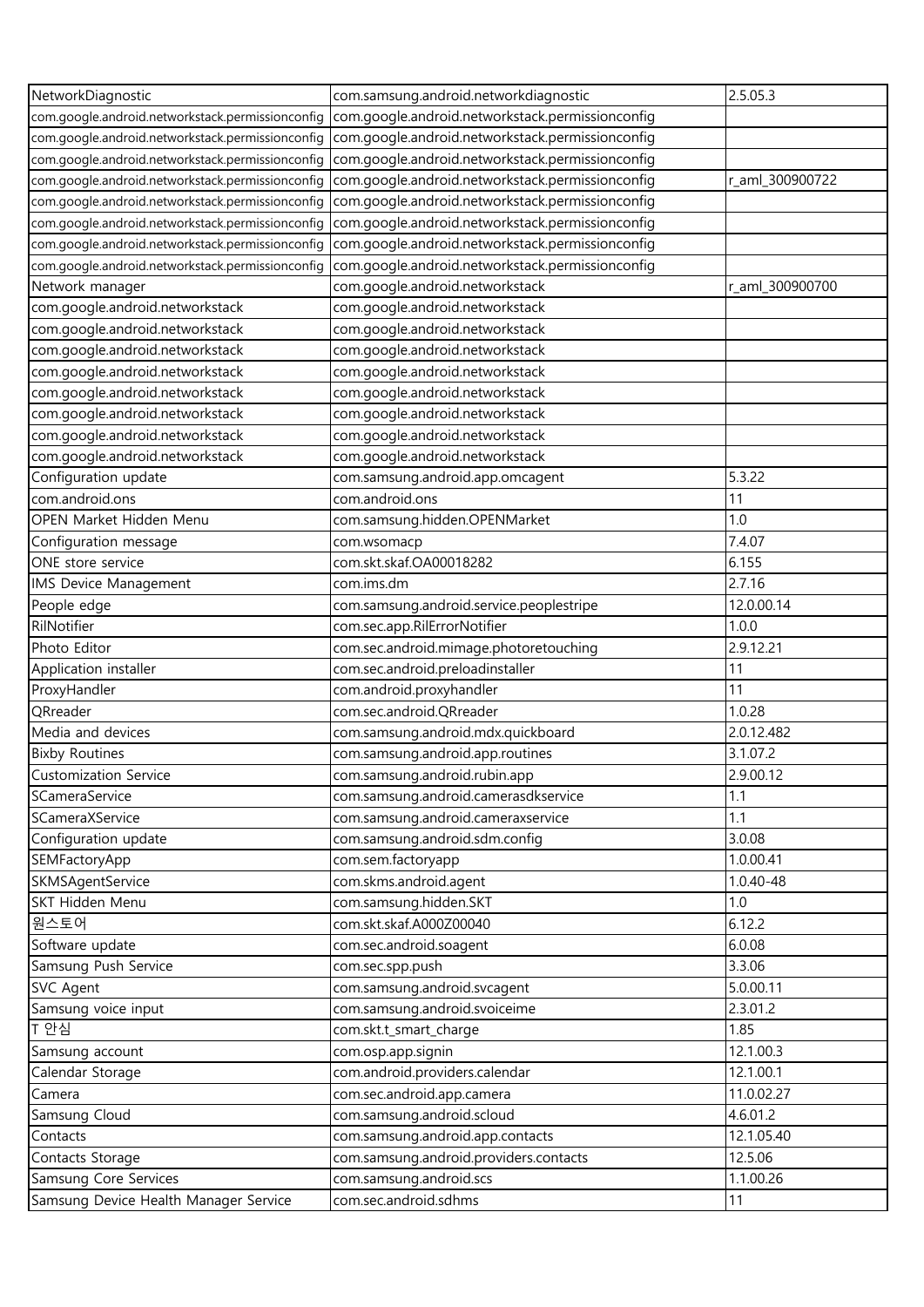| Phone                                    | com.samsung.android.dialer                                                         | 12.1.05.40       |
|------------------------------------------|------------------------------------------------------------------------------------|------------------|
| Samsung Group Sharing                    | com.samsung.android.mobileservice                                                  | 12.1.00.42       |
| Gallery                                  | com.sec.android.gallery3d                                                          | 12.1.01.2        |
| Call                                     | com.samsung.android.incallui                                                       | 12.1.00.23       |
| Magnifier                                | com.sec.android.app.magnifier                                                      | 11.0.21          |
| Messages                                 | com.samsung.android.messaging                                                      | 12.1.01.15       |
| Samsung Multi Connectivity               | com.samsung.android.mcfserver                                                      | 1.0.02.87        |
| Samsung Pass                             | com.samsung.android.samsungpass                                                    | 2.6.00.38        |
| SamsungPositioning                       | com.samsung.android.samsungpositioning                                             | 3.1.01.6         |
| SamsungSmartSuggestions                  | com.samsung.android.smartsuggestions                                               | 11               |
| Video Player                             | com.samsung.android.video                                                          | 7.3.10.44        |
| Separated Apps                           | com.samsung.android.appseparation                                                  | 1.0.01.35        |
| Configuration update                     | com.samsung.android.providers.carrier                                              | 1.0.29           |
| Download Manager                         | com.android.providers.downloads                                                    | 11               |
| Sec Media Storage                        | com.samsung.android.providers.media                                                | 11               |
| My Files                                 | com.sec.android.app.myfiles                                                        | 12.0.00.512      |
| Settings                                 | com.android.settings                                                               | 11               |
| <b>Settings Suggestions</b>              | com.android.settings.intelligence                                                  | 11               |
| Samsung SetupWizard                      | com.sec.android.app.SecSetupWizard                                                 | 3.1.03.1         |
| SecSoundPicker                           | com.samsung.android.secsoundpicker                                                 | 1.0.00.23        |
| Shell                                    | com.android.shell                                                                  | 11               |
| Dialer Storage                           | com.android.providers.telephony                                                    | 11               |
| Secure Folder                            | com.samsung.knox.securefolder                                                      | 1.6.01.50        |
| Send SOS messages                        | com.sec.android.app.safetyassurance                                                | 12.1.00.20       |
| SettingsBixby                            | com.samsung.android.app.settings.bixby                                             | 3.1.02           |
| Settings Storage                         | com.android.providers.settings                                                     | 11               |
| Settings                                 | com.samsung.android.SettingsReceiver                                               | 11               |
| Quick Share                              | com.samsung.android.app.sharelive                                                  | 12.0.00.21       |
| com.android.sharedstoragebackup          | com.android.sharedstoragebackup                                                    | 11               |
| Single Take                              | com.samsung.android.singletake.service                                             | 2.1.00.35        |
| Smart Call                               | com.samsung.android.smartcallprovider                                              | 12.0.00.20       |
| EpdgTestApp                              | com.sec.epdgtestapp                                                                | 11               |
| Device care                              | com.samsung.android.lool                                                           | 12.1.00.23       |
| Device security                          | com.samsung.android.sm.devicesecurity                                              | 7.1.02           |
| SmartPush                                | com.skt.skaf.OA00199800                                                            | 12.29            |
|                                          |                                                                                    | 2.0.01           |
| com.samsung.android.smartswitchassistant | com.samsung.android.smartswitchassistant<br>com.samsung.android.service.stplatform | 1.0.00.33        |
| SmartThings Platform<br>SoundAlive       | com.sec.android.app.soundalive                                                     | 11.0.15          |
| Intent Filter Verification Service       | com.android.statementservice                                                       | $1.0\,$          |
| Crocro and friends                       |                                                                                    |                  |
|                                          | com.samsung.android.app.camera.sticker.facearavatar.preload                        | 3.0.11<br>4.1.13 |
| StoryService                             | com.samsung.storyservice                                                           |                  |
| SumeNN                                   | com.samsung.android.sume.nn.service                                                | 1.8.07           |
| Microsoft SwiftKey Keyboard              | com.touchtype.swiftkey                                                             | 7.6.8.3          |
| Microsoft SwiftKey Factory Settings      | com.swiftkey.swiftkeyconfigurator                                                  | 2.2.0.473        |
| SystemUIBixby2                           | com.samsung.systemui.bixby2                                                        | 1.4.01.1         |
| Samsung DeX System UI                    | com.samsung.desktopsystemui                                                        | 11               |
| SystemUpdate                             | com.sec.android.systemupdate                                                       | 12.0.00.0        |
| TADownloader                             | com.samsung.android.tadownloader                                                   | 1.2.04           |
| Tphone                                   | com.skt.prod.dialer                                                                | 9.7.8            |
| Phone Mode Setting                       | com.skt.prod.phone.phonemodesetupwizard                                            | 0.2.1            |
| AuthFw TaPack                            | com.samsung.android.tapack.authfw                                                  | 1.0.33.0         |
| Tags                                     | com.android.apps.tag                                                               | 4.3.00           |
| TalkBack                                 | com.samsung.android.accessibility.talkback                                         | 12.1.00.6        |